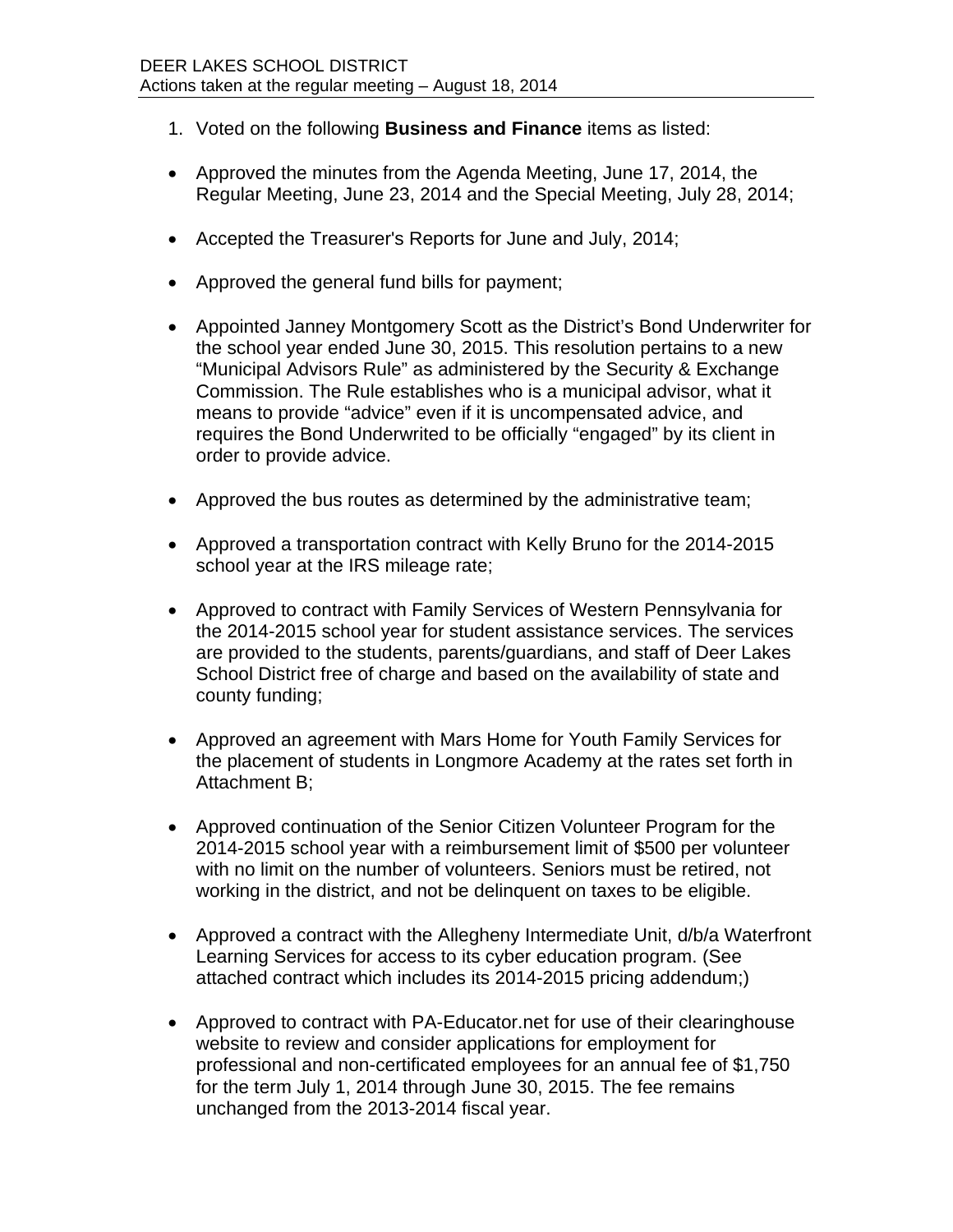- 2. Voted on the following **Education** item as listed:
- Approved the Pre-AP English Course.
- 3. Voted on the following revised **Policy** items as listed:
- Approved a First Reading of Revised Policies:

Policy No. 322 - Gifts Policy No. 323 - Tobacco Policy No. 325 - Dress and Grooming Policy No. 326 - Complaint Process

- 4. Voted on the following **Athletic** item as listed:
- Approved a request for Alexander Herman to represent Deer Lakes and compete in a few Invitationals and the WPIAL Championship Cross Country Meet in the fall of 2014. Mr. Michael Adams will serve as his coach.
- 5. Voted on the following **Personnel** items as listed:
- Hired the following professional personnel, effective August 25, 2014:
	- **Maria L. Myers**, Halftime Grade 6 Language Arts Teacher, Step 3, Master's Degree, \$23,467
	- **Scott M. Shepard**, Halftime Industrial Arts/Technology Education Teacher, Step 2, Bachelor's Degree, \$22,715;
- Approved to contract with Todd L. Schachter for fulltime social work/home and school visitor services for 8 hours per day, 180 days, at \$45/hour, effective September 2, 2014 from ACCESS funds;
- Approved the contracted bus drivers for the 2014-2015 school year through W. L. Roenigk, Inc;
- Approved Dr. Howard Scott as the Elementary School Physician for a stipend of \$3,500 and Dr. James Graham as the dentist for Curtisville Primary Center, East Union Intermediate Center and seventh grade for a stipend of \$650;
- Approved the following in-school suspension supervisors for the 2014- 2015 school year, 180 student days; and the following after school detention supervisors as needed:
	- Barbara Paholich High School In-School Suspension Supervisor at \$103.70 per day